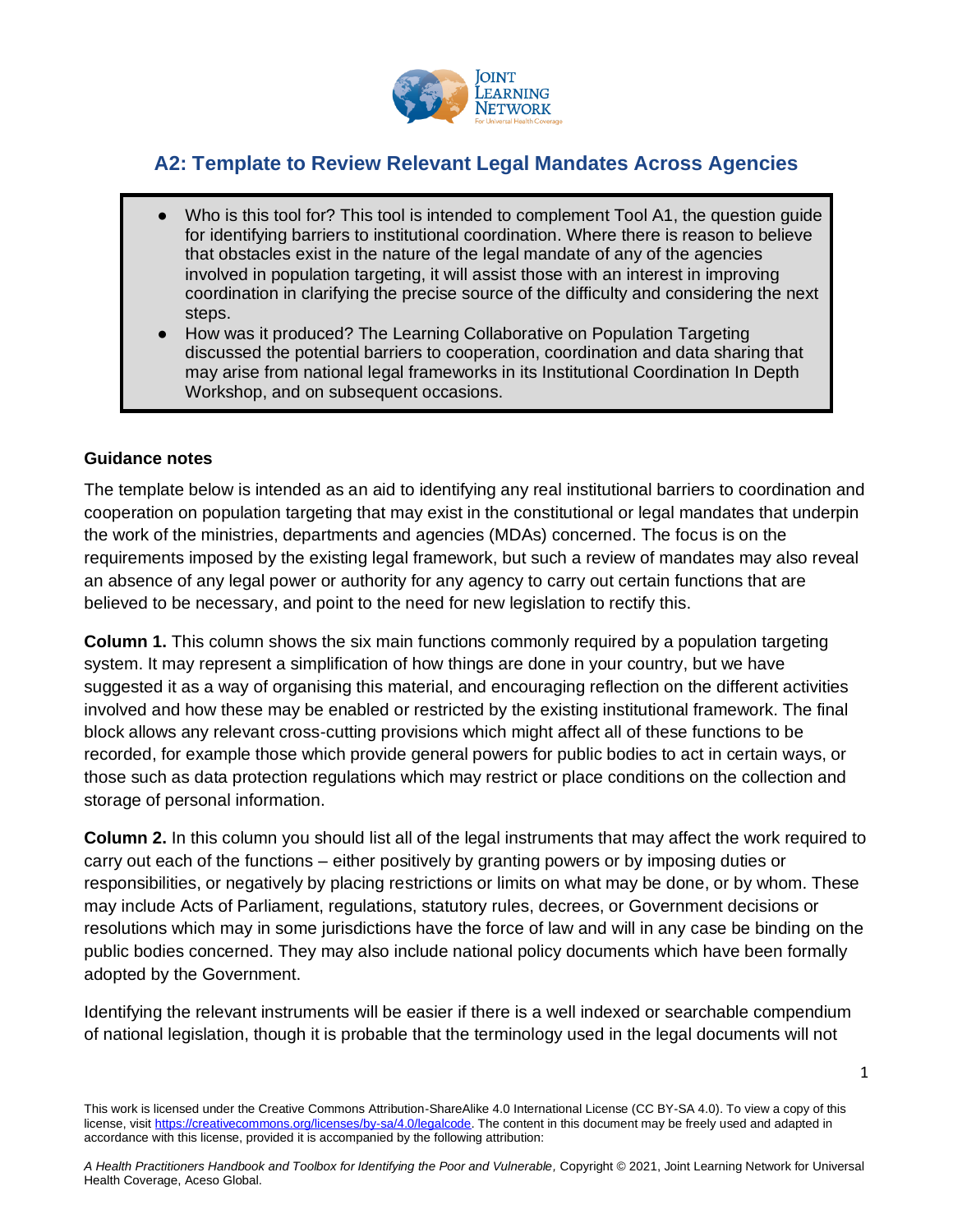correspond precisely with the terms used by practitioners to describe some of these processes (e.g. "Onboarding"). The first step should be to ask the MDAs concerned what legal provisions they are aware of that empower or restrict their operations. Add more rows to the table if necessary.

**Column 3** provides space to summarize the specific provisions which it is believed may have an effect on the population targeting function concerned. Some may grant powers or impose restrictions or obligations which affect more than one function; this can be indicated in the text of the table entry to avoid undue repetition. Do not forget to record the precise location of the provision (section, clause, paragraph, etc., as applicable) for ease of future reference.

**Columns 4a-g** allow all of the organizations with an interest or involvement in population targeting to be listed. Some names are shown here simply as examples, but these headings should be adapted as necessary to reflect the situation in your country, and columns deleted or added as needed. Indicate (a tick or a cross in the appropriate cell will suffice) which MDAs are affected by the provision concerned.

**Column 5** is where any observations or conclusions can be recorded. Points to look for include:

- Provisions which impose similar duties on or grant similar powers to several different bodies, which should provide scope for administrative agreement about how they can be discharged jointly, and if necessary which organization takes the lead;
- Provisions which contradict one another or impose conflicting duties on different bodies, which may require amendment through the legislative process to put right;
- Provisions which restrict coordination and cooperation, for example by expressly prohibiting an agency from sharing its data, or the use of data collected for one purpose for another.

It is quite likely that in the course of this review many supposed institutional obstacles to coordination will turn out to be less substantial than previously thought. Where they remain, they will be shown in this column and necessary action can be highlighted (bearing in mind that legislative change, where needed, can rarely be delivered quickly and easily).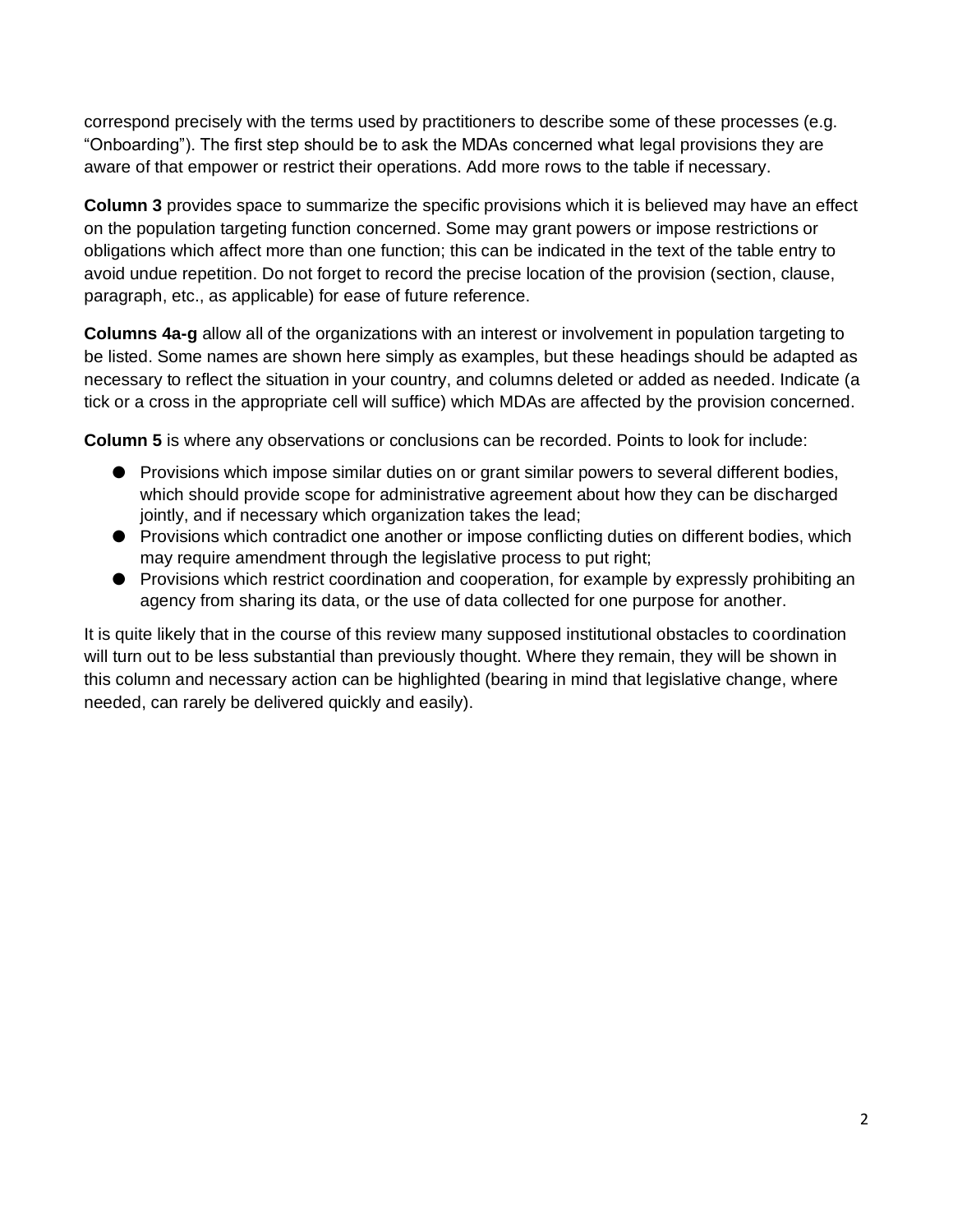## **The template**

To use this template, work through each of the seven main functional areas of population targeting responsibility (represented by the rows) and for each, consider the relevant legislation, provisions and position of each agency that might be involved. This can either be done as a desk exercise, or as a collaborative workshop between officials from the different agencies involved. Barriers, gaps, overlaps and inconsistencies can be highlighted in the observations, to be considered for potential remedies.

| 1. Population<br><b>Targeting</b><br><b>Functions</b>           | 2. Relevant<br>instruments<br>(Acts,<br>regulations,<br>decrees,<br>policies, etc) | 3. Specific<br>provisions<br>(duties, powers,<br>restrictions) | 4a.<br><b>Ministry</b><br>of Health | 4b.<br><b>National</b><br><b>Health</b><br><b>Insurance</b><br><b>Agency</b> | 4c. Min. of<br>Gender,<br><b>Children</b><br>and Social<br><b>Protection</b> | 4d.<br><b>National</b><br><b>Identificati</b><br>on<br><b>Registry</b> | 4e.<br><b>Ministry</b><br>of<br>Foreign<br><b>Affairs</b> | 4f.<br><b>Ministry</b><br>of<br><b>Transport</b> | 4g.<br><b>Ministry</b><br>of<br><b>Education</b> | 5.<br><b>Observations</b> |
|-----------------------------------------------------------------|------------------------------------------------------------------------------------|----------------------------------------------------------------|-------------------------------------|------------------------------------------------------------------------------|------------------------------------------------------------------------------|------------------------------------------------------------------------|-----------------------------------------------------------|--------------------------------------------------|--------------------------------------------------|---------------------------|
| <b>Determining</b><br><b>Eligibility</b><br><b>Criteria</b>     |                                                                                    |                                                                |                                     |                                                                              |                                                                              |                                                                        |                                                           |                                                  |                                                  |                           |
|                                                                 |                                                                                    |                                                                |                                     |                                                                              |                                                                              |                                                                        |                                                           |                                                  |                                                  |                           |
|                                                                 |                                                                                    |                                                                |                                     |                                                                              |                                                                              |                                                                        |                                                           |                                                  |                                                  |                           |
| <b>Data</b><br>Generation,<br>Intake and<br><b>Registration</b> |                                                                                    |                                                                |                                     |                                                                              |                                                                              |                                                                        |                                                           |                                                  |                                                  |                           |
|                                                                 |                                                                                    |                                                                |                                     |                                                                              |                                                                              |                                                                        |                                                           |                                                  |                                                  |                           |
|                                                                 |                                                                                    |                                                                |                                     |                                                                              |                                                                              |                                                                        |                                                           |                                                  |                                                  |                           |
| <b>Eligibility</b><br><b>Assessment</b>                         |                                                                                    |                                                                |                                     |                                                                              |                                                                              |                                                                        |                                                           |                                                  |                                                  |                           |
|                                                                 |                                                                                    |                                                                |                                     |                                                                              |                                                                              |                                                                        |                                                           |                                                  |                                                  |                           |
|                                                                 |                                                                                    |                                                                |                                     |                                                                              |                                                                              |                                                                        |                                                           |                                                  |                                                  |                           |
| <b>Onboarding</b>                                               |                                                                                    |                                                                |                                     |                                                                              |                                                                              |                                                                        |                                                           |                                                  |                                                  |                           |
|                                                                 |                                                                                    |                                                                |                                     |                                                                              |                                                                              |                                                                        |                                                           |                                                  |                                                  |                           |
|                                                                 |                                                                                    |                                                                |                                     |                                                                              |                                                                              |                                                                        |                                                           |                                                  |                                                  |                           |

3